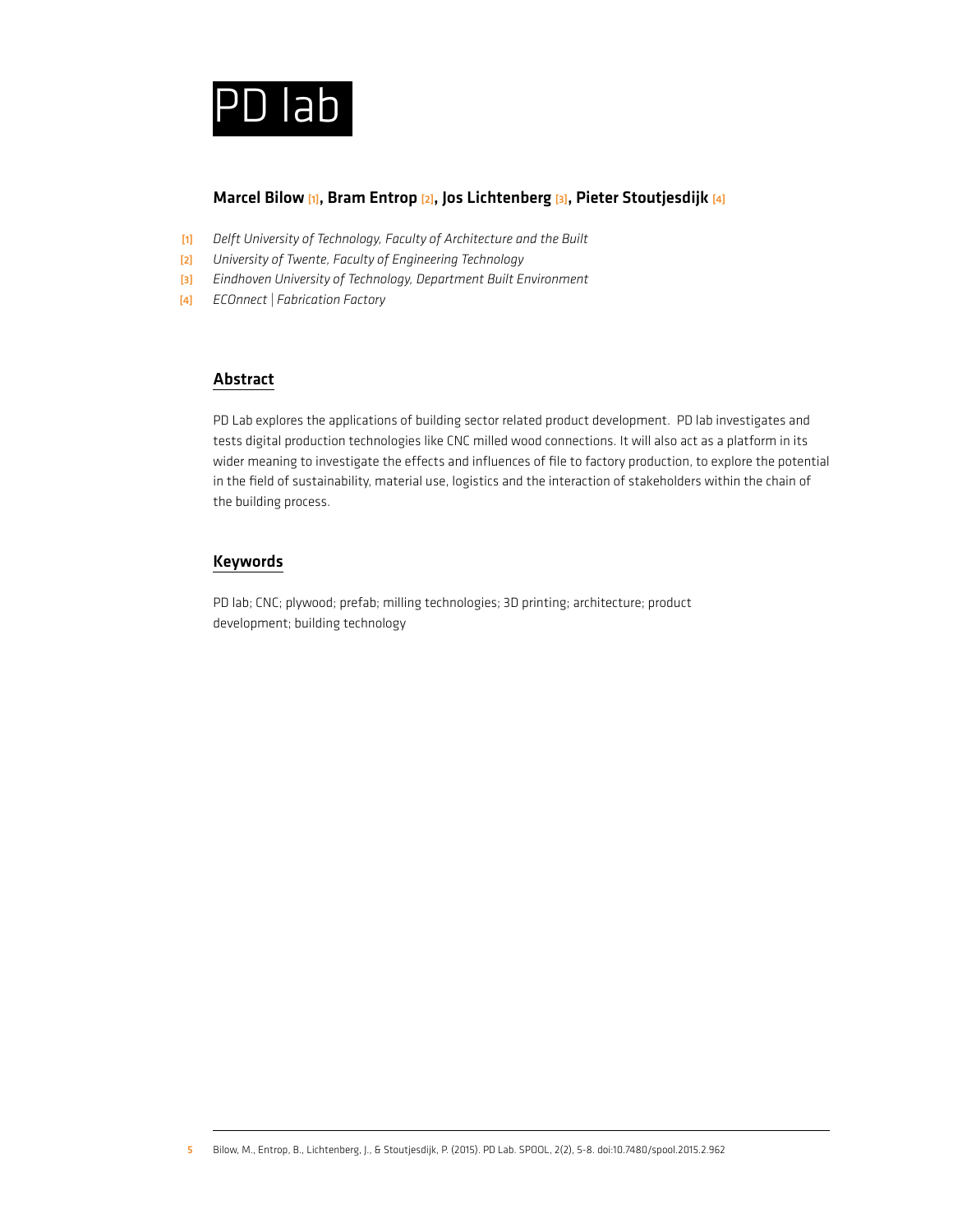

FIGURE 1 Graphical abstract

## Background

Since the last century the world has seen impressive innovations, strange to see that the way our buildings are build did not changed that much. Architects don't draw on paper with a pencil anymore, but on the building site the quality is often still relaying on the sharp point of the good old pencil.

While most of the world around us as also our consumption goods are digitally designed and made with highly advanced fully automated production technologies, the building sector seems to work still a bit old school following the rules of the trade and craftsmanship.

Of course, that's not totally true, there are the pioneers, and we read about 3D printed houses, constructions made with robots and architects proudly telling that not a single piece of the entire facade is made out of the same shaped part. These are often expensive prototypes, experiments, often challenging and demanding projects but worth it if millions of visitors come and look and bring the economy in full swing.

At the end, we don't buy cars or furniture's because they are build by robots, but we know we are able to afford them due to this fact. The conclusion is simple: Don't use expensive technologies to make even more expensive architecture, but use the potential of theses technologies to create high quality, low energy consumption affordable buildings that respond to our demanding challenge towards an energy neutral future.

6 Bilow, M., Entrop, B., Lichtenberg, J., & Stoutjesdijk, P. (2015). PD Lab. SPOOL, 2(2), 5-8. doi:10.7480/spool.2015.2.962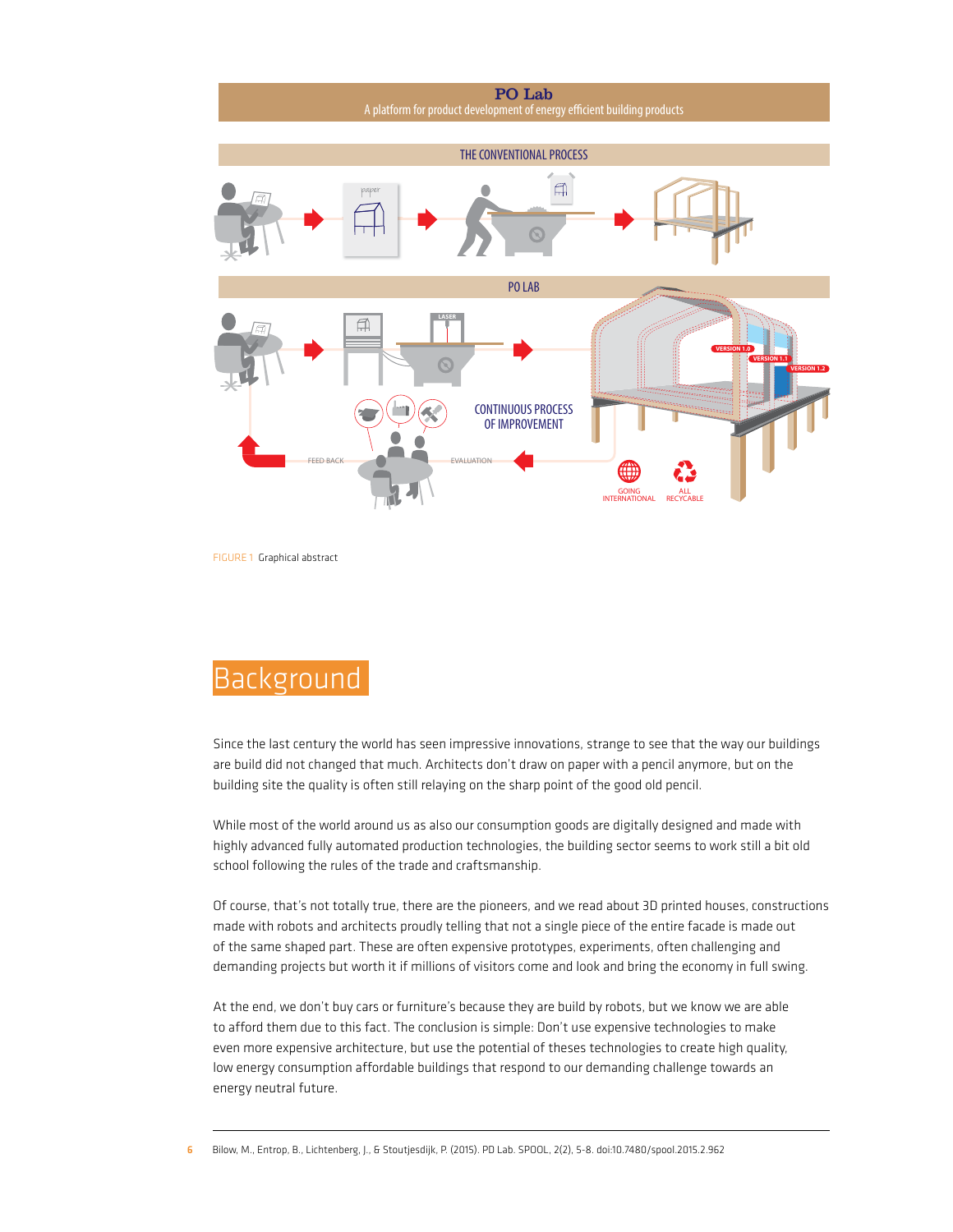

With this lighthouse project a platform will be developed to explore the applications of building sector related product development – the PD Lab. In fact a platform will be developed literally to investigate and test digital production technologies like CNC milled wood connections, but also a platform in its wider meaning to investigate the effects and influences of file to factory production, to explore the potential in the field of sustainability, material use, logistics and the interaction of stakeholders within the chain of the building process.

CNC milled connections with plywood sheet good is invented at the MIT in Cambridge ten years ago. Within this method friction fit connections of plywood sheets can be easily assembled like a puzzle, made possible by the precision of the cutting machine. We intend to use CNC milling technologies that Pieter Stoutjesdijk picked up by himself during his studies at the MIT to increase the quality of the building process and the product itself. It's the question how this method or process can contribute to an economy and ecological advantage for the building sector.

This technologies deliver accurate precision which allows airtight construction details, an essential key factor to create low energy consuming buildings with a high comfort. Due to this accuracy an easy and fast assembly is possible.

The idea will be based on a prefab system that is set up under a set of to be defined restrictions. The elements of the system can be quickly assembled on site in a precise manner despite poor weather conditions. Insulation, inner and outer layers are already preassembled therefore wall, floor and roof elements will directly perform according code and requirements.

Milling technologies can handle a variety of sheet good, the system will be produced out of environmental friendly plywood or natural fibre based plates which comes from waste cycles. The materials will be chosen according to the position and requirements of the different layers. The use of these materials will reduce the embodied energy.

While the use of standardised building components accepts the reuse of the components like Lego blocks, the building itself allows a high amount of flexibility over time. Due to the use of environmental friendly materials the blocks itself can be easily disassembled after its lifetime and brought back into the ecological cycle.

The digital process offers the advantages of modularity, predictability and precision which will be key features on the building site. The digital engineering phase allows a constant overview of material flows, energy consumption, production time and embodied energy. Former problem solving on site will be reduced by the control of the digital design before hand in close collaboration within the design team, this will reduce failure costs.